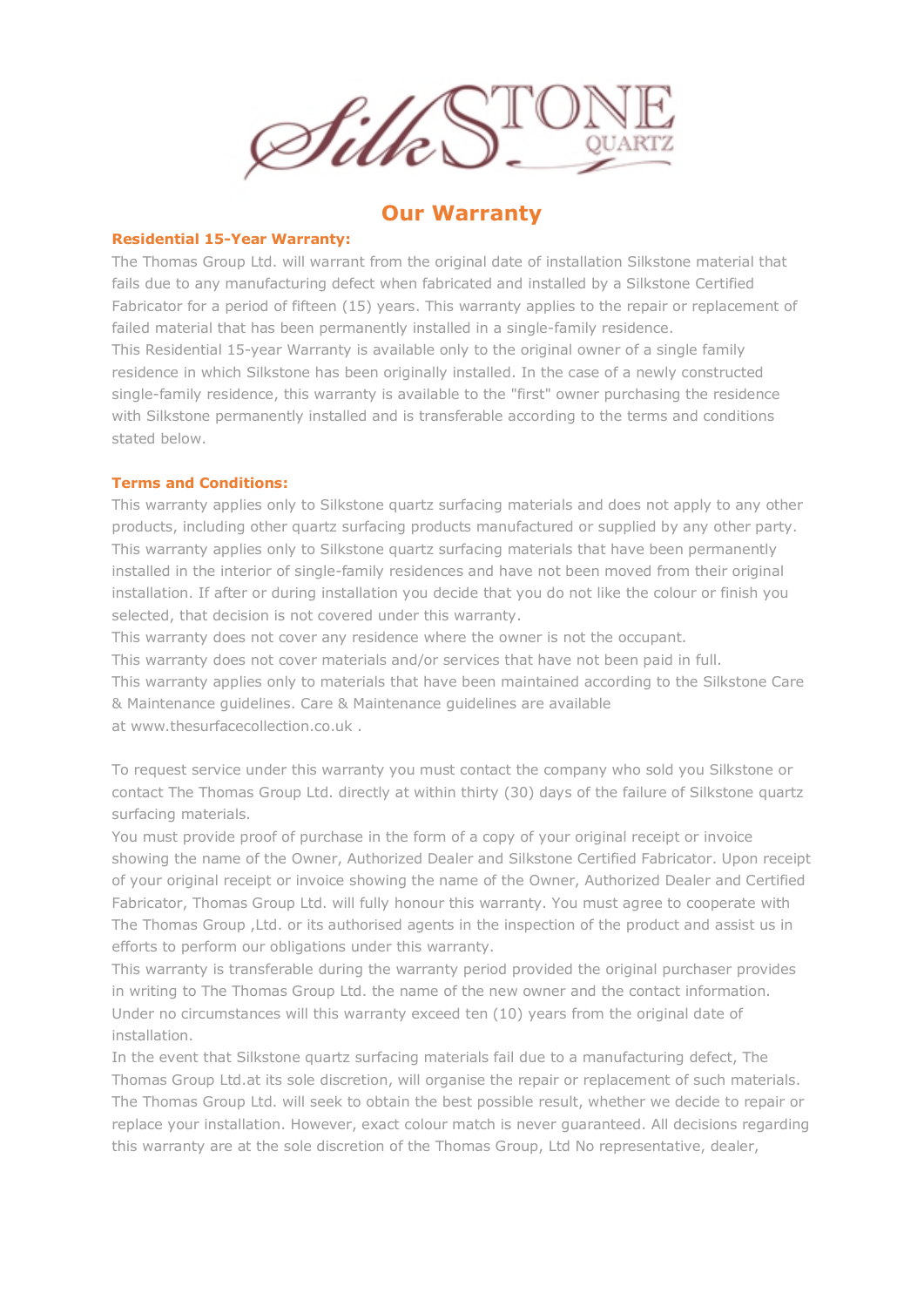

salesperson, distributor, fabricator or any other person is authorised to make any warranty or promises on behalf of The Thomas Group Ltd with respect to Silkstone quartz surfacing products.

## **Exclusions:**

This warranty does not cover use for any commercial purposes. Commercial use includes but is not limited to, use in a store, rental properties, office or any other place of business. This warranty does not cover products installed in any outdoor application.

This warranty does not cover products used as flooring material.

This warranty does not cover improper use or abuse. Improper use or abuse includes, but is not limited to, damage from mishandling of the product, damage from excessive heat or uneven exposure to weather conditions, physical or chemical abuse and damage from improper care and maintenance.

This warranty does not cover chips or other excessive impact damage in the product. This warranty does not cover scratches. Silkstone is a very hard material and highly scratch resistance but not scratch proof. Proper care must be exercised including the use of a cutting board as part of your care and maintenance.

This warranty does not cover routine maintenance. Routine maintenance includes but is not limited to, minor conditions such as removing stains and water spots by following the techniques specified in the Silkstone online Care & Maintenance Guidelines at www.thesurfacecollection.co.uk

This warranty does not cover failures due to fabricators/installers not following the prescribed fabrication and installation procedures as outlined by The Thomas Group,Ltd. Improper fabrication and/or installation is the sole responsibility of the fabricator and/or installer.

This warranty does not cover any defects that were visible at the time of fabrication and were not avoided during fabrication. Fabricators are required to perform a visual inspection of all materials prior to fabrication and again prior to installation.

This warranty does not cover seam appearance or seam performance, adhesives, caulk or other accessory items. Once the product is installed, the two main reasons for seam separation or cracking are the shifting or movement of the substrate, cabinets or foundation, and thermal shock. Thermal shock can occur when a hot pan, dish or other receptacle or object is left on the countertop for more than a brief period. Trivets or hot pads should always be used. These issues are not considered material defects and are subject to proper care and maintenance by the owner.

This warranty does not cover any chemical damage.

This warranty does not cover any creative use of the material including bending or curving. This warranty does not cover material that has been milled or reduced in thickness. This warranty does not cover the installation of sinks.

This warranty does not cover securing mechanical fasteners directly into the material. This warranty does not cover any failures due to inadequate support for the installation. This includes overhangs in excess of the recommendations provided by Silkstone which are inadequately supported.

This warranty does not cover any chips or cracks that are a result of "dry" cutting or polishing.